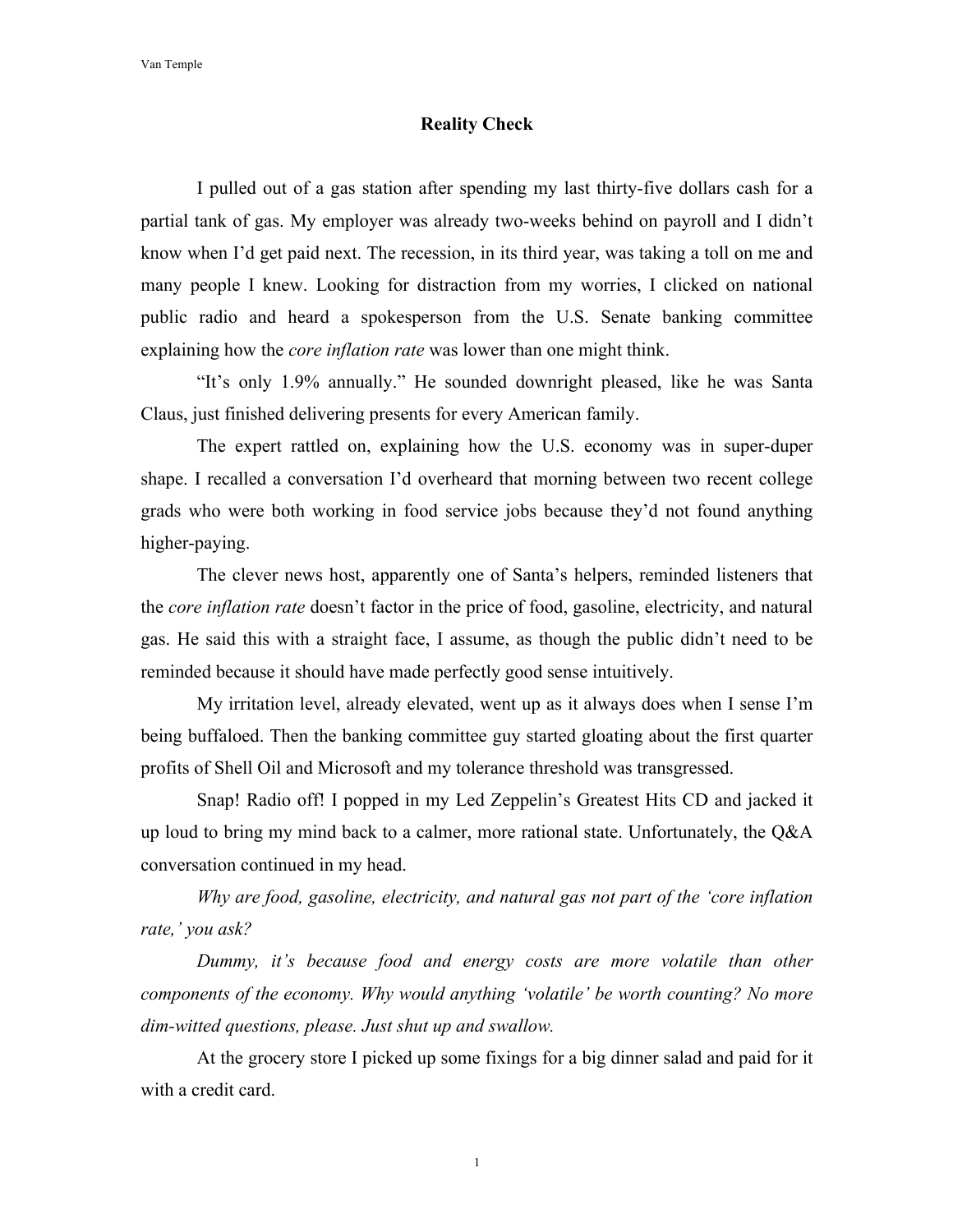*WOW, \$20? For a bag of green leaves, some sprouts, and mushrooms?* 

Despite my nagging frustration, I managed a slight smile at the checkout clerk who looked like she hadn't slept in a couple of days.

*Perhaps she works two jobs… to make ends meet. Maybe her family has to buy food and gasoline. Duh!*

As I passed through the automatic doors it occurred to me that for less than \$20 my wife and I could have gone to Subway for two foot-long tuna sandwiches, including greens and mushrooms, plus drinks, and had half leftover for lunch the next day.

*It's a damn good thing that food prices aren't counted in the 'core inflation rate' cause if they were, holy smokes, inflation would be much higher and that would be bad for everyone, right? At least people who buy food.*

Safely belted in with my \$20 paper bag of groceries in the passenger seat and greatly in need of a mood-change, a brilliant idea struck like lightening! I'd never really been all that pleased with my college GPA. It was a 3.2 in the end, not bad, but my father was head of the college math department, so expectations were a bit higher. Considering my downside start, it took a strong finish to bring it up to that level.

*Honorable. But it doesn't accurately reflect my capabilities. Not really. Not at all, in fact. Maybe it's not too late to do something about it.* 

At home that evening I dug out my college transcript.

*I'll just make a few adjustments*, I chatted with myself. *Let's see… English Literature 201… Dr. Lowenstein … brilliant teacher, certainly knew his stuff, and what a character! But surely English Lit isn't a 'core' course for a Psychology major! And all that required reading! If I recall correctly, I had far more enticing pursuits in the fall of 1971… besides, there was a war on. I deserved the "F" I got, but hey, it was only my second quarter. I hadn't settled in.*

*Get the "F" out!*

*How about Zoology Lab? Memorizing bug names and animal parts and stuff. Useful information for everyday life? No F-ing way! Not worth counting.*

That one ticked me off so much I made an "A" when I retook it the next quarter.

*I'm taking that "F" off my transcript. Hand me that wide black marker, won't you please?* 

2